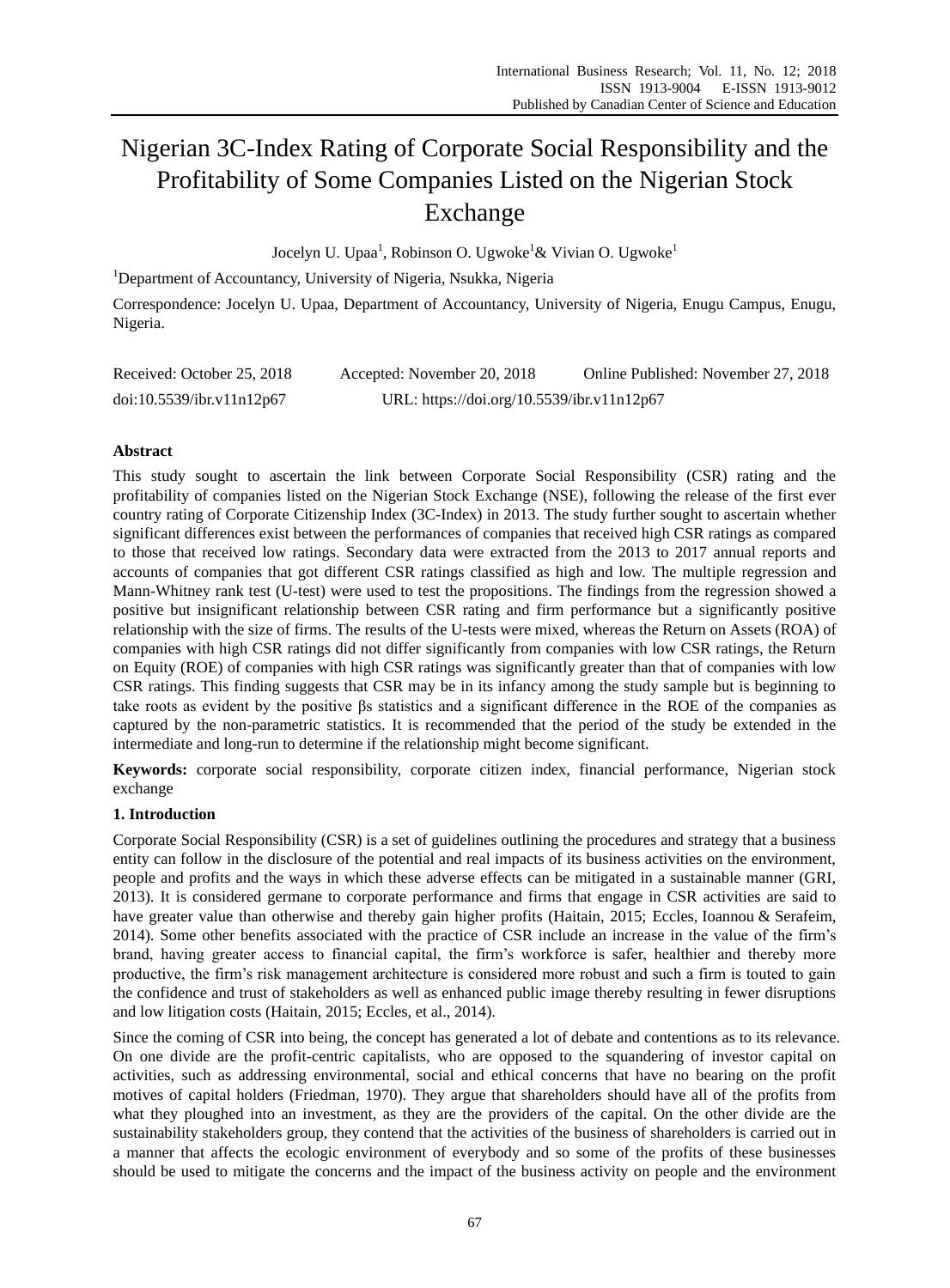(Freeman, Harrison, Wicks, Parmar, & de Colle, 2010).

#### *1.1 Statement of the Problem*

The value of CSR seems to be well established in the countries of Eastern Europe, most of North America and Japan than in other climes (Suzuki & Tanimoto 2015). Many corporations in the world are now become aware of the purported benefits associated with CSR adoption and are creating strategic agendas for operating CSR activities. However, the evidence in support of the benefits of embracing CSR remains inconclusive. The empirical facts consistently tend to show mixed results of positive (Wang, 2015; Akpinar, Jiang, Gomez, Berron & Walls, 2008; Eccles et al., 2014), neutral (Aly & Hussainey 2010; Garvare & Johansson, 2015) and negative (Pan, 2014; Garvare & Johansson, 20) relationship between various measures of CSR and those of firm performance.

Haitain (2015) has identified ambiguity in the definition of CSR activities as a possible reason for the inconclusive empirical evidence and also noted that CSR data that is in quantitative stream could yield more reliable conclusions on the nexus between company performance and the practice of CSR. Blomgren (2011) opines that defects in the methods used in analysing the results of some CSR studies with the aim of linking it to firm performance. He criticized the use of Ordinary Least Square regressions (OLS) on rather dichotomously defined variables in the violation of the assumptions of OLS regression when the nexus is researched.

In Africa, the data on CSR activity particularly in Nigeria seems to be scarce because it was not collected or reported. The issues of CSR may also have been evolving here and therefore the awareness may have been low among the population and the business community, with respect to the importance of the CSR concept. The initial studies of CSR in Nigeria were based on subjective surveys of the financial service sector that has the fewest environmental impacts. Other studies on CSR use dichotomous scoring, on whether CSR is contained in the financial reports or not of firms to proxy for CSR engagement. In other studies, that attempted to use quantitative data to analyse the relationship between CSR and firm performance, the construction of the proxies for CSR were arbitrary, using different measures that each researcher felt pleased to use, which is biased and likely to lead to spurious conclusions (Ameshi, Adi, Ogbeche & Amao, 2006).

Additionally, most global institutions collecting and hosting the data on CSR did not have information about the CSR ratings of companies in Nigeria. For example, a search on CSRHub website, one of the leading private organisations that host CSR data of over 7,000 companies in 135 different industries and in 90 countries, by the researchers, yielded 87% incomplete rating for Nigerian listed companies in their database as recent as in 2017.

An intensive search for quantitative data on CSR in Nigeria, however, revealed that the first ever country rating of Corporate Citizen Index (3C-index) in Africa, compiled by CSR-in-Action for 117 companies was published in 2013. The 3C-index contains information of some companies listed on the NSE. These companies are from diverse sectors such as; automobile/transportation, the business services sector, education, manufacturing, electricity and energy, engineering construction and financial services. Others covered by the 3C-index include fast-moving consumer goods (FMCG), the mass media, health care, and telecommunications.

Although the NSE recommends mandatory disclosure of Environmental and Social Governance (ESG) issues for all its listed companies (NSE, 2016), there was no information on any ESG indicator by any of the listed companies in 2017 on the NSE website. This development the 3C-index as a basic benchmark for CSR practice in Nigeria presents a rare opportunity for empirical exploring how CSR and financial performance of companies listed on the NSE is represented, using the 3C-index data.

The CRS-in-Action 3C-Index rating framework is derived from the peculiar pedestal of Nigeria-centered facets of the Millennium Development Goals (MDGs) and the United Nations Global objectives based on environment, human rights, anti-corruption, and community investment as well as labour and reporting.

#### *1.2 Literature Review*

#### 1.2.1 Conceptual Framework

The lack of congruence about the definition and the concept of CSR make it highly contentious and debatable amongst practitioners and academics, as noted by Carroll and Shabana (2010). The concept is associated with a variety of terminologies and its meaning and context differ across industrial sectors. According to Carroll (2012), CSR is those "actions that appear to further some social good, beyond the interests of the firm than what is required by law".

Dahlsrud (2008) in a review of the numerous definitions of CSR, likened CSR to the practice by which firms strive to enhance their responsibility in respect of the "five organizational dimensions: stakeholders, social,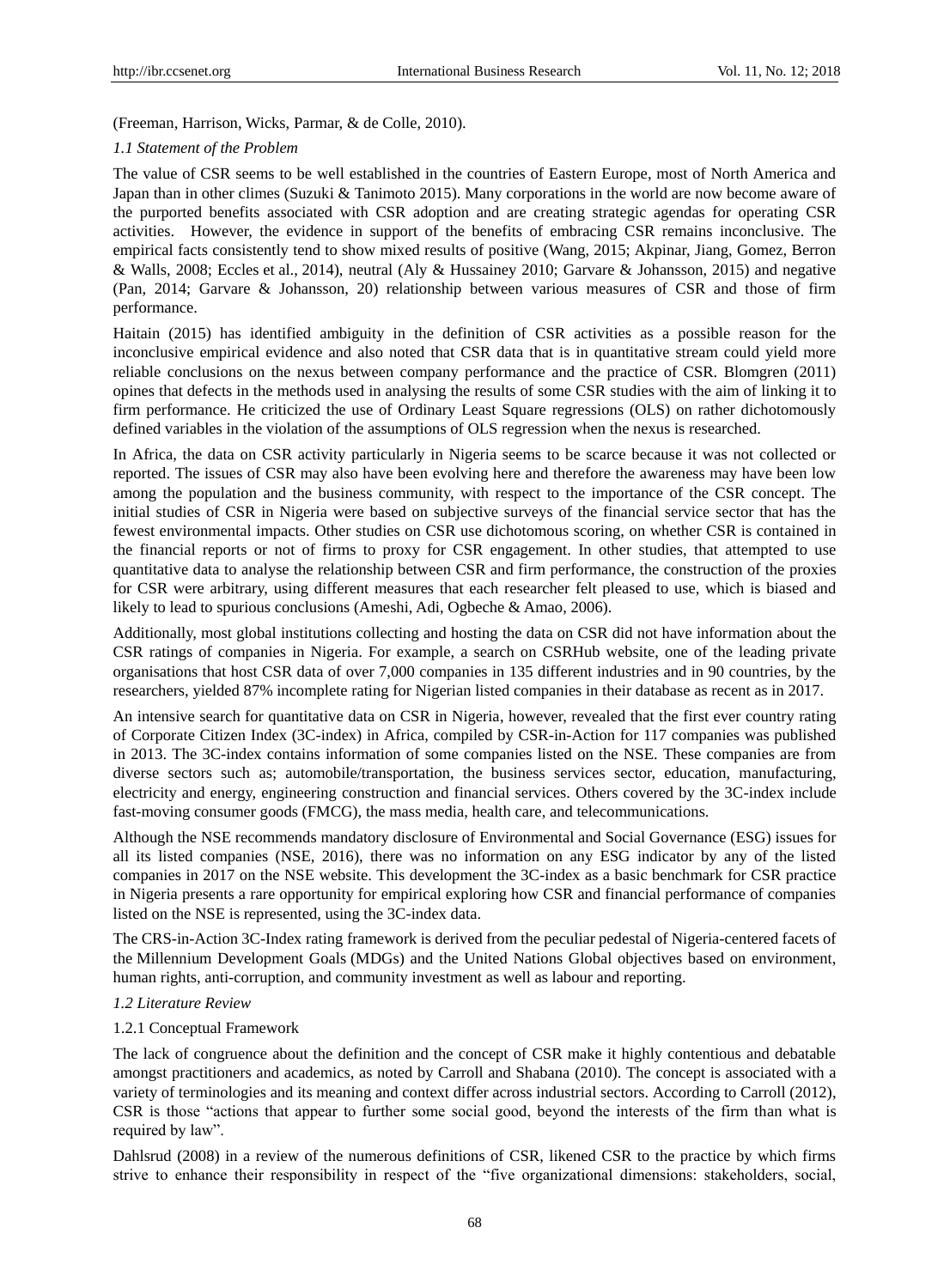economic, voluntariness and environmental". In Aguinis and Glaves (2012) opinion, CSR entails organizational actions and policies that take into account stakeholders" expectations and the triple bottom line of economic, social, and environmental performance in their business strategy. The perspective of Aguinis and Glaves (2012) is adopted in this study and CSR is considered as a strategic business concept encompassing the application and incorporation of ethical standards and well-grounded management conventions that enable the creation and sharing of wealth for the advancement of the interest of parties to a business operation.

Firm performance relates to the ability of managers to generate profit with shareholder capital so as enhances the long-term wealth of the capitalists and to run the firm successfully in a sustainable manner (Andreaus., Costa, Pesci & Taufer, 2013). In the accounting and economic literature, the firm performance is sorted into the classical and contemporaneous financial indexes (Carroll & Shabana 2010).

The classic indexes of firm performance comprise the financial rate of returns or financial ratios such as the Return on Assets (ROA), the Return on Equity (ROE) and the Return on investment (ROI). Others are gross profit margin, debt ratio, current ratio, acid test ratio etc. The contemporaneous indexes are related to the attribute of creating value such as Tobin-Q and multi-Beta value. Studies on CSR have used a wide range of measures for firm financial performance. These include: Return on Assets (ROA) (Bratenius & Melin, 2015; Chih, Chih, & Chen, 2010; Whitehouse, 2008; Waddock & Graves, 1997), Return on Equity (ROE) (Bratenius & Melin, 2015; Aupperle, Carroll & Hatfield*,* 1985; Carroll & Shabana 2010) and Tobin"s-Q (Amaesi, et al., 2006). Santos and Brito (2012) identified other measures of firm financial performance as Profit Margin (PM), Earnings per Share (EPS), Divided Yield (DY), and Price - Earnings Ratio (PER). Others include Return on Sales (ROS) and Expense to Assets (ETA). They also mentioned Cash to Assets (CTA), Sales to Assets (STS), Expenses to Sale (ETS), Abnormal returns (AR), Operating Cash Flow (OCF), Return on Investment (ROI), Market-to-book value (MTBV), and Growth in Sales (GRO).

Glick, Washburn, and Miller (2012) have opined that superlative firm performance in the form of profitability provides greater satisfaction for shareholder and they reported a consistent and highly significant positive correlation when using ROA and ROE as measures of profitability. The ROA and ROE, are therefore, adopted as the proxies for the firm"s financial performance in this study because they have a strong appeal in the empirical literature.

Some firm distinctive attributes have been spotted from previous research, to clarify significant changes in the matrices of CSR reporting made by the firms. Singh (2017); Dhaliwal, Radhakrishnan, Tsang and Yang (2011) in different reviews have identified some of the firm distinctive attributes to include; leverage, the type of industry the firm belongs to, the size of the firm, internationality, media exposure and the presence of CSR committee/representative on the firm"s board among others. On the whole, the size of firms has consistently shown a positive and significant influence on CSR practice (Branco & Rodrigues, 2008; Bratenius & Melin, 2015). The size (SIZE) of the firms in this study is also used as a control variable to see if bigger firms have higher CSR inclinations.

#### 1.2.2 Theoretical Framework

The literature on the link between CSR practice and the profitability of firms seem to have mixed outcomes and therefore does not fit a single theoretical perspective. Fundamentally, the relationship is based on the managerial branch of stakeholders" perspective which holds that the interest of several stakeholders who are affected by the business operations of a firm should be considered and provided for by the firm in order to increase; patronage, access to capital and commendation as well as to decrease disruption risks, and legal cost which will result in higher profits (Freeman, et al., 2010; Eccles et al., 2014). The theory, however, is constrained in explicating the management of different stakeholders for corporate survival.

On the other end, in the political-economic domain is the legitimacy theory. It deals with firm interaction and the whole of society. Suchman (1995) defines 'legitimacy' as an all-encompassing viewpoint or notion which signals that the activities of a corporate entity are pleasing, advantageous, or are in conformity within some socially constituted structure of models of beliefs, philosophy, tenets, and interpretations. The theory holds that the persistent survival of any corporation is determined by the combine effects of market determinants and the expectations of the social environment in which it operates and having quality information about the important concerns of community expectations becomes a vital imperative for the corporation"s continuous existence.

The focus of the theory is hinged on the assumption that a corporate entity needs to gain the support of its social environment by yielding to their social expectation and providing the society its expected needs. With regards to CSR, firms aspire to tailor the narrative of their operation by voluntarily depicting to the social, political and economic world, their own viewpoints of how they are taking care of the concerns of the stakeholder so as to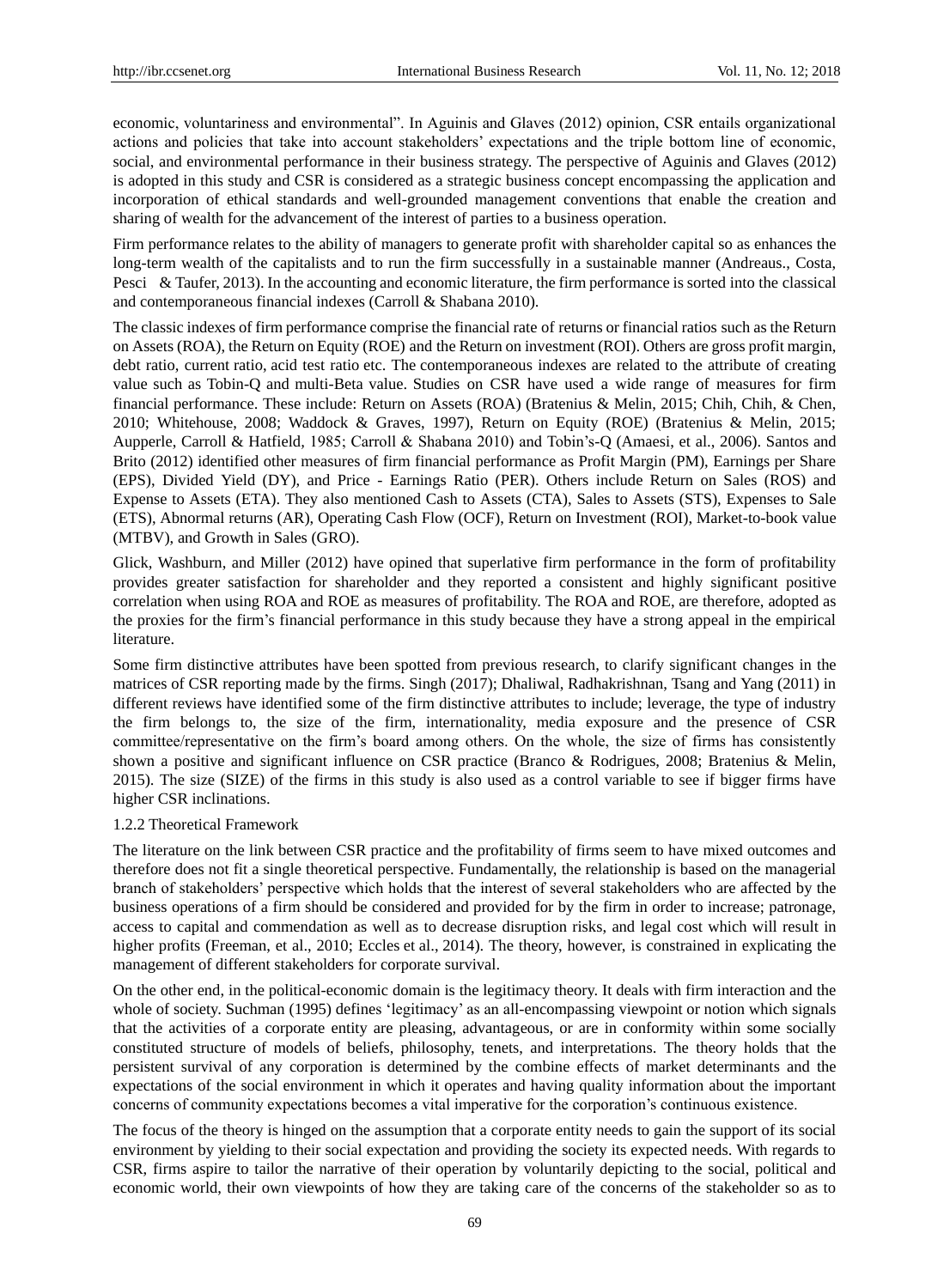gain legitimacy and minimize the adverse effects of government regulation and public disruption of their business activity.

#### 1.2.3 Related Prior Empirical Studies

Extant literature is replete with the studies that examined the relation between CSR and corporate financial performance. The empirical studies comprise essentially two groups; in the first, a study methodology is used to assess the short-run financial impact (abnormal returns) when firms engage in either socially responsible or irresponsible acts. The results of these studies have been mixed. Whitehouse (2006) discovered a negative relationship; Pava (2008) on the other hand, reported a positive relationship, while Adebayo and Olawole (2012) found no significant relationship between CSR and the financial performance of some studied firms. Other studies, discussed in Chih et al*.* (2010), are similarly inconsistent, revealing neutral coefficients on the relationship between CSR and short run financial returns.

The second group examines the relationship between some measure of corporate social performance (CSP) and measures of financial performance, by using accounting or financial measures of profitability. These studies that have explored the relationship between CSP and accounting performance-based measures have also shown mixed outcomes. Whereas, Carroll and Shabana (2010); Aguinis and Glavas (2012) found a positive correlation between CSP and accounting performance after controlling for the age of assets. Aupperle, et al., (1985); Carroll (2008) reported an insignificant link between CSP and the firm"s risk adjusted return on assets. Modum, Ugwoke and Onyeanu (2012) also found significant positive relation between CSR and profitability. In contrast, Waddock and Graves (1997) found significant negative relationships between the index of CSP and firms" performance measures, such as ROA, when the effect was lagged by one year.

The summary of a recent review on the nature of the relationship between CSR and firm performance by Galant and Cadez (2017) reveals further that Burnett and Hansen (2008); Rodgers Choy and Guiral (2013) found relationships of significantly positive nature. The findings of Baird, Geylani, and Roberts (2012); Peng and Yang (2014) on the same issue, on the other hand were significantly inverse. The review also reported findings of neutral relationships by Suchman (1995); Sun, Salama, Hussainey and Habbash (2010); Haitain (2015). The review further reported results of U-shape or inverted U-shape by Barnett and Salomon (2012).

In the Nigeria environment, studies by Richard and Okoye (2013); Shehu (2013) have showed a positive and significant nexus between CSR and profitability, Adebayo and Olawole (2012); Solomon Oyerogba and Olaleye reported neutral outcome while Umobong and Agburuga (2018); Emma, Amaefule and Onyekpere (2016) reported negative outcomes.

On the link between CSR and SIZE, Branco and Rodrigues, 2008; Nega, 2017 have consistently reported positive and significant relationships. However, Prado-Lorenzo, Gallego-Álvarez and Sanchez (2009) could not find a significant link between CSR and SIZE among Spanish firms.

1.2.4 Study Objectives and Hypothesis Development

The main objective of this study is to determine the extent of the relationship between CSR rating and the financial performance of companies listed on the NSE. The specific objectives include the determination of:

- 1. The relationship between CSR rating and the ROA of companies listed on the NSE.
- 2. The relationship between CSR rating and the ROE of companies listed on the NSE.
- 3. Whether the ROA of top-rated companies listed on the NSE is significantly different from low-rated companies after the announcement of 3C-Index.
- 4. Whether the ROE of top-rated companies listed on the NSE is significantly different from low- rated companies after the announcement of 3C-Index.
- 5. The link between CRS rating and size of companies listed on the NSE.

This study sets out to answer these research questions;

- 1. What is relationship between CSR rating and ROA of companies listed on the NSE?
- 2. Is the relationship between CSR rating and ROE of companies listed on the NSE significant?
- 3. Does the ROA of listed firm on the NSE that received high 3C-Index ratings, differ significantly from those that received low 3C-Index ratings?
- 4. Is there a significant difference between the ROE of listed firms on the NSE that received high 3C-Index ratings and those that received low 3C-Index ratings?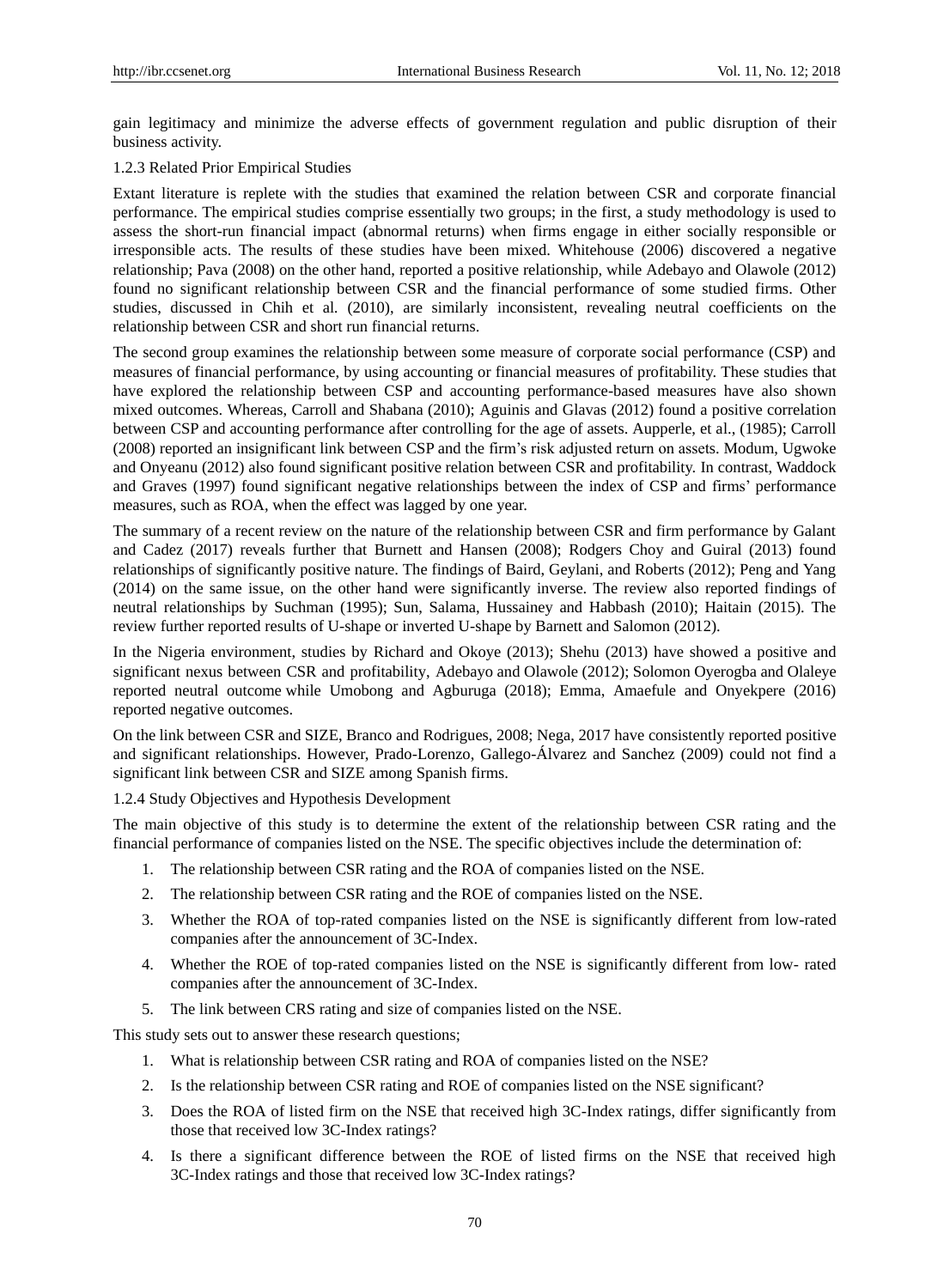5. What is the link between CRS rating and size of companies listed on the NSE?

In line with the research objectives, the study seeks to test the following null hypotheses;

**H01:** There is no significant relationship between CRS ranting and ROA of companies listed on the NSE.

**H<sub>0</sub>2:** There is no significant relationship between CRS ranking and ROE of companies listed on the NSE.

**H03:** The ROA of listed firm on the NSE that received high 3C-Index ratings does not differ significantly from those that received low 3C-Index ratings.

**H04:** There is no significant difference between the ROE of listed firms on the NSE that received high 3C-Index ratings and those that received low 3C-Index ratings.

**H05:** The link between CSR and SIZE is not statistically significant.

### **2. Methodology**

#### *2.1 Research Design*

The research study adopts an ex-post facto research design which consists of secondary data analyses. The population of the study comprises 117 companies ranked in the 3C-index survey of 2013.

#### *2.2 Population and Sampling Procedure*

The population of the study is 117 companies and using convenience sampling technique, data was collect only from a sample of 17 firms across five sectors that met the selection criteria and represents the sample for the study (Table 1). The sample selection criteria were for a firm to have a 3C-index rating and be listed on the NSE before the year 2011 so that the firm who have started filing with the SEC by 2013. Although this methodology is considered biased and non-representative and lacks the sufficiency to identify differences in population groups (Woodside, 2012), it is considered adequate in the present study.

Table 1. Distribution of Study Sample

| <b>Consumer Goods</b> | <b>Industrial Goods</b> | <b>Finance</b>    | <b>Construction</b> | Agriculture   | Oil & Gas  | <b>Total</b> |
|-----------------------|-------------------------|-------------------|---------------------|---------------|------------|--------------|
| 7 UP                  | <b>WAPCO</b>            | Access Bank       | Julius Berger       | <b>PRESCO</b> | Mobil Nig. |              |
| Nig. Breweries        | <b>Beta Glass</b>       | GT Bank           |                     |               | MRS Oil    |              |
| PZ                    | UAC.                    | UBA               |                     |               | Total Nig. |              |
|                       |                         | <b>Union Bank</b> |                     |               |            |              |
|                       |                         | Zenith Bank       |                     |               |            |              |
|                       |                         | <b>FCMB</b>       |                     |               |            |              |
|                       |                         |                   |                     |               |            | 17           |
| $\sim$                |                         |                   |                     |               |            |              |

Source: NSE (2017)

#### *2.3 Measures and Covariates*

The Financial performance of the firms as proxied ROA and ROE were computed based on standard ratio analyses from figures extracted from the financial statements of the firms from 2011 to 2017, two years before and four years after the CSR rating were released, including the year of the rating. This is to determine the trend between CSR ratings and financial performance. ROE was computed based on average equities for the years 2011 to 2017. The weighted 3C- Index CSR scores were extracted from the Collective Social Investment Report by CSR-in-Action without modification (see CSR-in-Action, 2013; CSI Report Nigeria for the details of the methodology). The variable specification and measurement are shown in Table 2. The control variable that seems to consistently mediate the interaction between CSR and firm performance is the size of the firm (Aguinis and Glavas, 2012; Eccles et al., 2014) and so the size of listed firms were computed using the logarithm of book value of total assets to control for the outliers typical of market value data to proxy for size.

Table 2. Variable Specification

| <b>Variable</b>                    | Code        | <b>Measurement</b>                   | Source                          |
|------------------------------------|-------------|--------------------------------------|---------------------------------|
| Corporate Social Responsibility    | <b>CSR</b>  | Measured<br>aggregating<br>and<br>by | CSR-in-Action Collective Social |
| (Dependent Variable)               |             | averaging scores on social<br>and    | <b>Investment Report</b>        |
|                                    |             | environmental indicators             |                                 |
| Profitability Return on Assets     | <b>ROA</b>  | Measured as net profit after tax     | <b>Annual Financial Report</b>  |
| (Independent Variable)             |             | divided by total assets.             |                                 |
| Profitability-Return on Investment | <b>ROE</b>  | Measured as net income divided by    | <b>Annual Financial Report</b>  |
| (Independent Variable)             |             | the change in equity in the current  |                                 |
|                                    |             | from the previous year               |                                 |
| Firm size                          | <b>SIZE</b> | Ln of book value of total sales      | <b>Annual Financial Report</b>  |
| (Control variable)                 |             |                                      |                                 |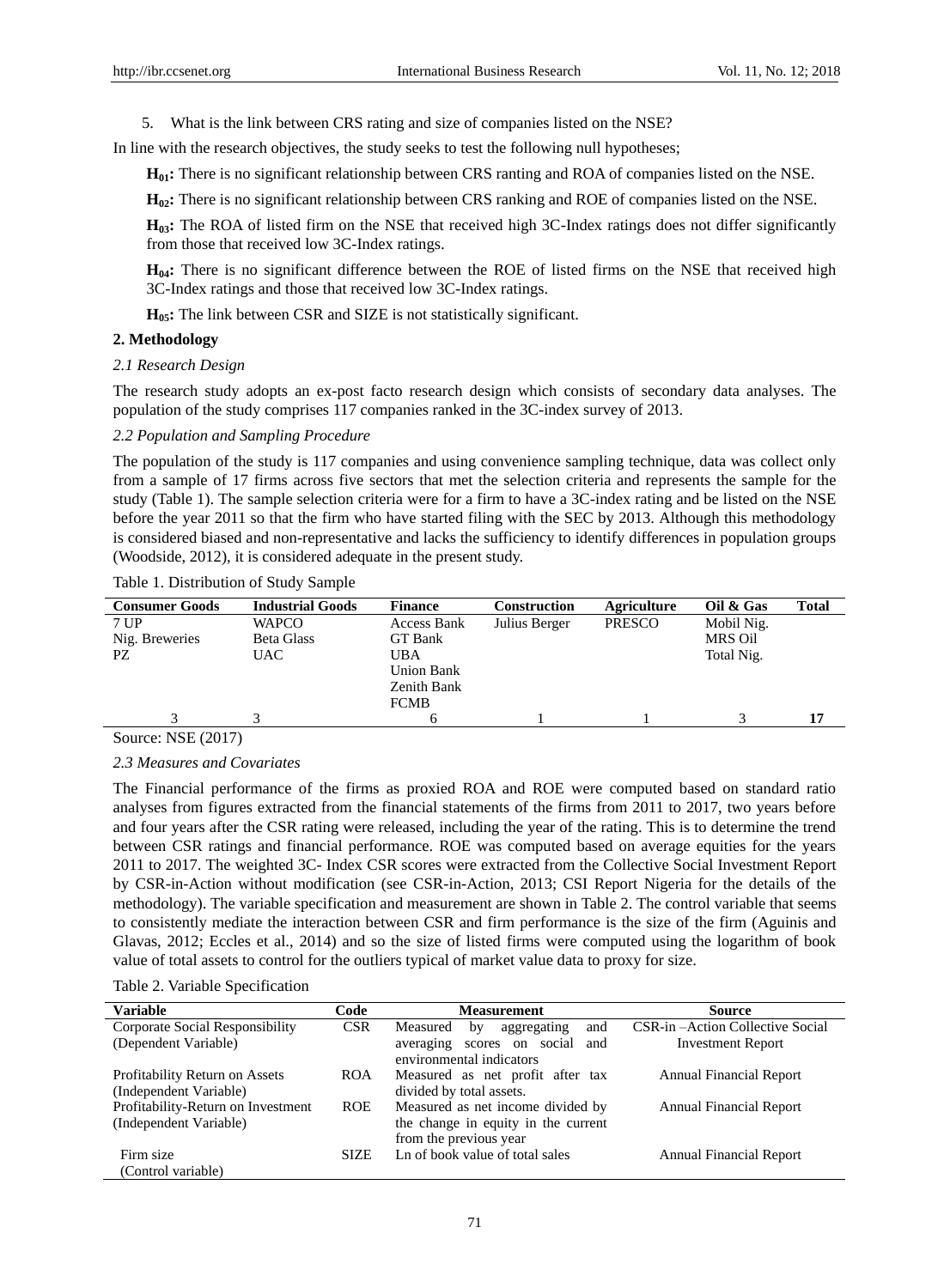(2)

In order to categorise firms into low and high CSR performance, the 3C- Index CSR scores of all the sampled firms were divided into percentiles of 33% to represent one-third of the score in the lower boundary limit, 66% the median percentile and 100% for upper percentile. The raking for the lower boundary was computed as 21.00, the middle boundary was 30.76 and the high boundary as 44.00. The values were then re-coded into low ranks for values falling below 30.00 and high rank for values ranging from 30 to 44.00 (see details in Bornmann, 2013). The multiple regression model (Equation 1  $\&$  2) were used to analyse the relationship between the dependent and independent variables. The Mann-Whitney *U*-test (Equation 3) was employed to determine the difference in the financial performance of high-rating and the low-rated companies listed on the NSE using Cohen"s effect size  $(r)$  (equation 4) of the magnitude of differences. The explicit and implicit regression functions are given in Equations (1) and (2):

$$
CSR_{it}=f(ROA_{it}+ROE_{it}+SIZE_{it})
$$
\n(1)

$$
CSR_{it} = \beta_0 + \beta_1 ROA_{it} + \beta_2 ROE_{it} + \beta_2 SIZE_3 + \varepsilon_{it}
$$

where

CSR, ROA ROE and SIZE are as explained in Table 2 and  $\epsilon$  is the error term,  $\beta_0$ ,  $\beta_1$ and  $\beta_2$  are the intercepts of the dependent variable.

Mann- Whitney ranked test was computed using equation (3);

$$
U = n_1 n_1 + \frac{N_1 (N_1 + N)}{2} - R_1 \tag{3}
$$

where;

 $n_1$  and  $n_2$  are the sample sizes of groups,  $R_1$  is the sum of ranks for group 1 and  $N_1$  the population in group 1

The Cohen Effect Size (*r*) was computed using equation (4);

$$
r = \frac{z}{\sqrt{N}}\tag{4}
$$

Where; *Z,* is the value of the *Z*-score in the Mann-Whitney U-test result and *N* is the sample population.

#### **3. Results**

The result of the descriptive statistic for CSR scores ROA, ROE and SIZE is given in Table 3, the mean score of ROA is 0.01, and that of ROE is -0.72 with standard deviations of 0.76 and, 1.84 respectively. The minimum CSR score is 15.00 and the maximum is 44.00 with a mean score and standard deviation of 27.00 and 8.60. The average SIZE of these companies is 17.56 with a standard deviation of 3.31

Table 3. Descriptive Statistics of study variables

|            |    | Minimum | Maximum | Mean    | Std. Deviation |
|------------|----|---------|---------|---------|----------------|
| CSR scores |    | 15.00   | 44.00   | 27,0000 | 8.5951         |
| <b>ROA</b> | Ξ, | 0.0072  | 0.3263  | 0.07208 | .07690         |
| <b>ROE</b> |    | -0.7224 | 5.5077  | 2.0316  | 1.8348         |
| LnSIZE     | Ξ. | 6.92    | 21.48   | 17.5625 | 3.3085         |

#### **Correlation results**

The correlation matrix is presented in Table 4 and shows no significant correlation between all variables except for SIZE. The SIZE of the firm correlates with CSR significantly at 0.01 levels. However, all the other independent variables also correlations positively and with CSR scores. The correlations among the entire independent variables are not significant are inverse. The Pearson correlations between all independent variables are far below 0.7 and indicate the absence of multicollinearity.

Table 4. Correlation Coefficients of study variable

|                  | <b>CSR Score</b>       | <b>ROA</b> | <b>ROE</b> | <b>SIZE</b> |
|------------------|------------------------|------------|------------|-------------|
| <b>CSR</b> Score | 000.1                  |            |            |             |
| <b>ROA</b>       | 0.295                  | 000.1      |            |             |
| <b>ROE</b>       |                        | $-0.127$   | $000$ .    |             |
| <b>SIZE</b>      | $0.154$<br>$.586^{**}$ | $-0.003$   | $-0.091$   | $.000$ .    |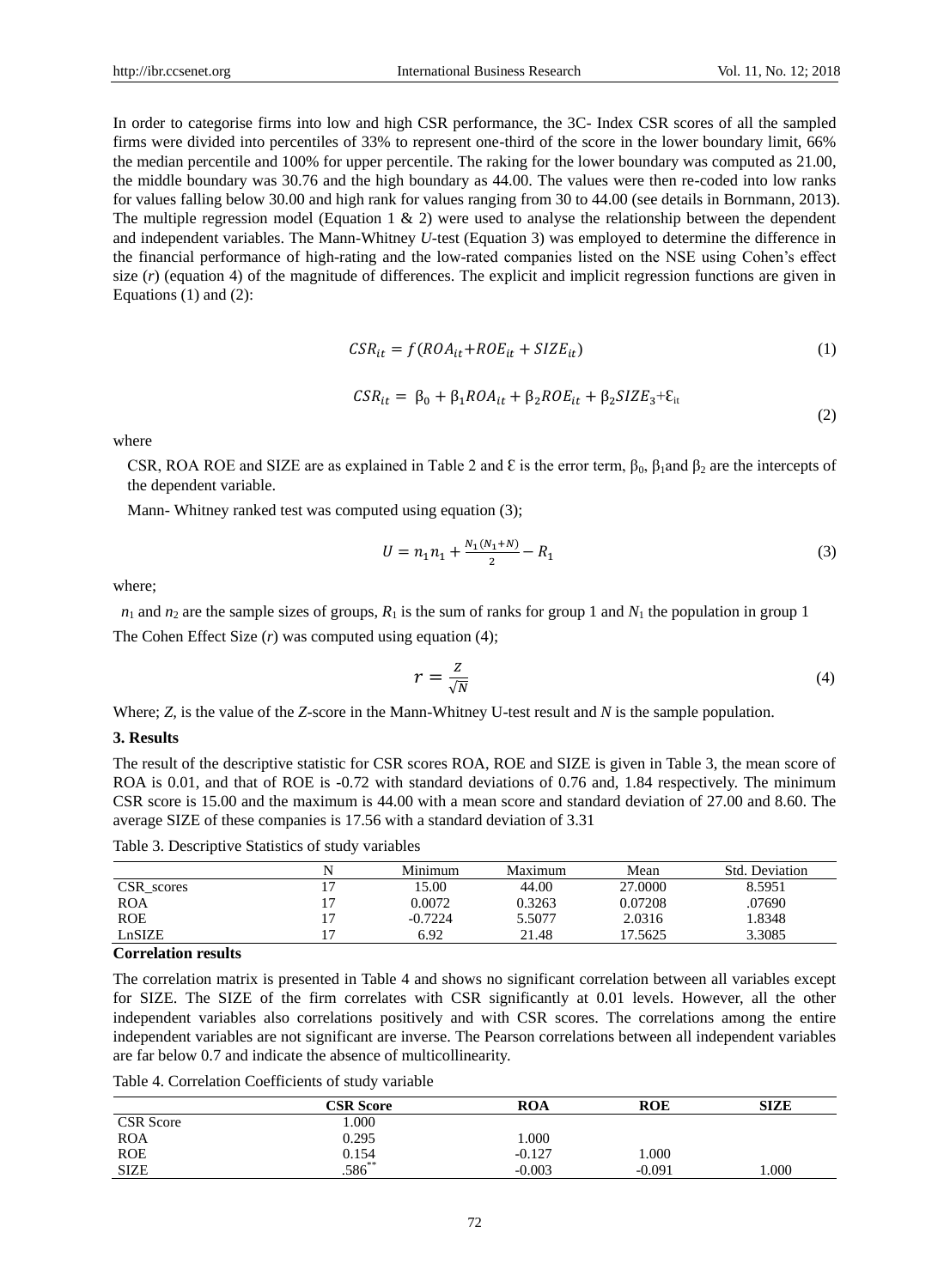# \*\*Correlation is significant at 0.01 levels

Regression assumptions were assessed using Variance the Inflation Factor (VIF), tolerance and Durbin-Watson statistics (Table 5). Field (2009) suggested that if the average VIF is substantially greater than 1, then the regression may be biased. The average VIF is very close to 1 and this confirms that collinearity is not a problem in this investigation. The tolerance of the model range (Field, 2009). The Durbin-Watson statistics is very close to 2 meaning that the residuals are uncorrelated and there is no problem of autocorrelation. The histogram of CSR (Fig 1.) and plot of residuals (Fig. 2) show that the data are not affected by normality and linearity problems respectively.

# Table 5. Collinearity Statistics

| <b>Variable</b> | <b>Tolerance</b> | VIF  | <b>Durbin</b> - Watson |
|-----------------|------------------|------|------------------------|
|                 |                  |      | 2.207                  |
| <b>ROA</b>      | 0.984            | .017 |                        |
| <b>ROE</b>      | 0.975            | .025 |                        |
| <b>SIZE</b>     | 0.991            | .009 |                        |



Figure 2. Normal plot of CSR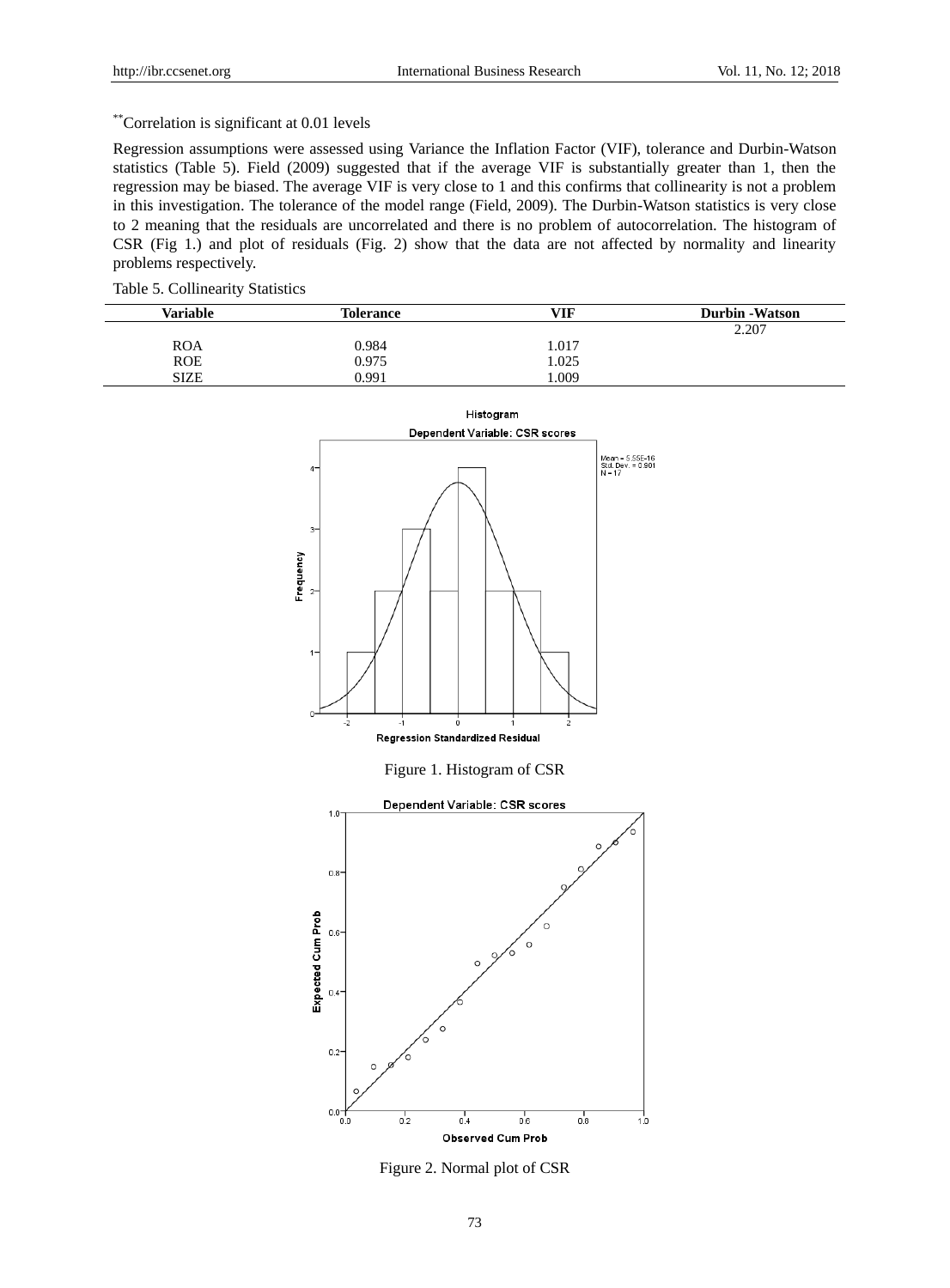Having met some of the necessary regression assumptions, the results of multiple-regression are then given in Table 6. The results reveal that the independent variables explain about 37.5% of the variation in the dependent variable based on the adjusted  $R^2$  value. This suggests that factors other than CRS affect the profitability of the companies under study. The Fisher-statistics  $(F)$  is 4.205 (p < 0.028) which suggests that the model is a good fit, and could be used for testing the relationship between the dependent and independent variables. The standardized beta coefficients suggest a positive relationship between the independent variables and the dependent variables. However, the relationship for ROA and ROE are not significant at 95% confidence interval (p >0.05). The result however shows a positively significant p-value of 0.009 for SIZE (p < 0.05) signalling the bigger firms have greater CSR engagement than smaller ones.

| <b>Variable</b>  | <b>Statistics</b> | Coefficient $(\beta)$ | <b>Standardized</b><br>coefficient $(\beta s)$ | <b>Std. Error</b> | t-ratio  | p-value |
|------------------|-------------------|-----------------------|------------------------------------------------|-------------------|----------|---------|
| Constant         |                   | $-5.844$              |                                                | 9.761             | $-0.599$ | 0.560   |
| <b>ROA</b>       |                   | 36.743                | 0.266                                          | 22.268            | 1.560    | 0.123   |
| <b>ROE</b>       |                   | 1.176                 | 0.458                                          | 0.937             | 1.255    | 0.232   |
| <b>SIZE</b>      |                   | 1.583                 | 0.609                                          | 0.526             | 3.071    | 0.009   |
| $R^2$            | 0.492             |                       |                                                |                   |          |         |
| Adjusted $R^2$   | 0.375             |                       |                                                |                   |          |         |
|                  | 4.205             |                       |                                                |                   |          |         |
| <i>Fp</i> -value | 0.028             |                       |                                                |                   |          |         |

#### Table 6. Regression results

#### **Results of Mann-Whitney Rank Test**

The result of Mann-Whitney U-test for ROA and ROE of companies that receive high CSR ratings compared to those that receive low CSR ratings are given in Table 7 and 8 respectively. Table 7 reveals that ROA of firms with high CSR ranks (Mdn = 36.00) differs significantly from firms with low CSR ranks (Mdn = 21.00), *U* =13.00,  $Z = -2.464$ ,  $r = -0.49$ ,  $p < 0.05$ . It was also found that the ROE of firms with high CSR ranks (Mdn  $=18.21$ ) did not differ significantly from firms with low CSR ranks (Mdn  $=17.50$ ), four-years after the firms were indexed by CRS-in Action;  $U = 21.00$ ,  $Z = -1.206$ ,  $r = -0.29$ ,  $p > 0.05$  (Table 8).

Table 7. Result of Mann-Whitney rank test on ROA

|                                                  | <b>RANK</b> |    | <b>Mean Rank</b> | <b>Median Ranks</b> | <b>Sum of Ranks</b> |
|--------------------------------------------------|-------------|----|------------------|---------------------|---------------------|
|                                                  | high rank   | 6  | 12.33            | 36.00               | 74.00               |
| <b>ROA</b>                                       | low rank    |    | 7.18             | 21.00               | 79.00               |
|                                                  | N           | 17 |                  |                     |                     |
| Mann-Whitney U                                   | 13.000      |    |                  |                     |                     |
| Ζ                                                | $-2.010$    |    |                  |                     |                     |
| $r_{ROA}$                                        | $-0.49$     |    |                  |                     |                     |
| Asymp. Sig. (2-tailed)                           | 0.049       |    |                  |                     |                     |
| Table 8. Result of Mann-Whitney rank test on ROE |             |    |                  |                     |                     |

|                        | <b>RANK</b> | N  | <b>Mean Rank</b> | <b>Median Ranks</b> | <b>Sum of Ranks</b> |
|------------------------|-------------|----|------------------|---------------------|---------------------|
|                        | high rank   | 6  | 11.00            | 18.21.00            | 66.00               |
| <b>ROA</b>             | low rank    | 11 | 7.71             | 17.50               | 87.00               |
|                        | N           | 17 |                  |                     |                     |
| Mann-Whitney U         | 21.000      |    |                  |                     |                     |
| Ζ                      | $-1.206$    |    |                  |                     |                     |
| $r_{ROE}$              | $-0.29$     |    |                  |                     |                     |
| Asymp. Sig. (2-tailed) | 0.256       |    |                  |                     |                     |

#### **4. Discussion**

Five hypotheses were raised at the beginning of this study, the first two and the fifth postulated significant relationships between CSR ratings of Nigerian listed companies and profitability ratios as well as the size of the companies. The result of regression analysis finds an insignificant relationship between CSR and ROA (*t* =1.560,  $p > 0.05$ ) on the one hand and between CSR and ROE ( $t = 1.560$ ,  $p > 0.05$ ) on the other hand. However, the relationships between CSR ratings and SIZE was positive and significant  $(t = 3.071, p < 0.05)$ . The first two propositions are accordingly accepted as the relationships between CSR ratings and the profitability ratios are not significantly different. However, the relationships signs are positive and directly proportional which signals that CSR practice can lead to increased profitability of Nigerian listed companies marginally. This finding is consistent with previous findings by Adebayo and Olawole (2012); Solomon et al. (2015) but it contrasts with the findings of Umobong and Agburuga (2018); Emma, Amaefule and Onyekpere (2016) who reported negative relationships among Nigerian firms in previous studies. The lack of significant relationship between CSR and ROA/ROE of the firms can be attributed to the low practice of CSR by the firms as reflected in about 65% (11)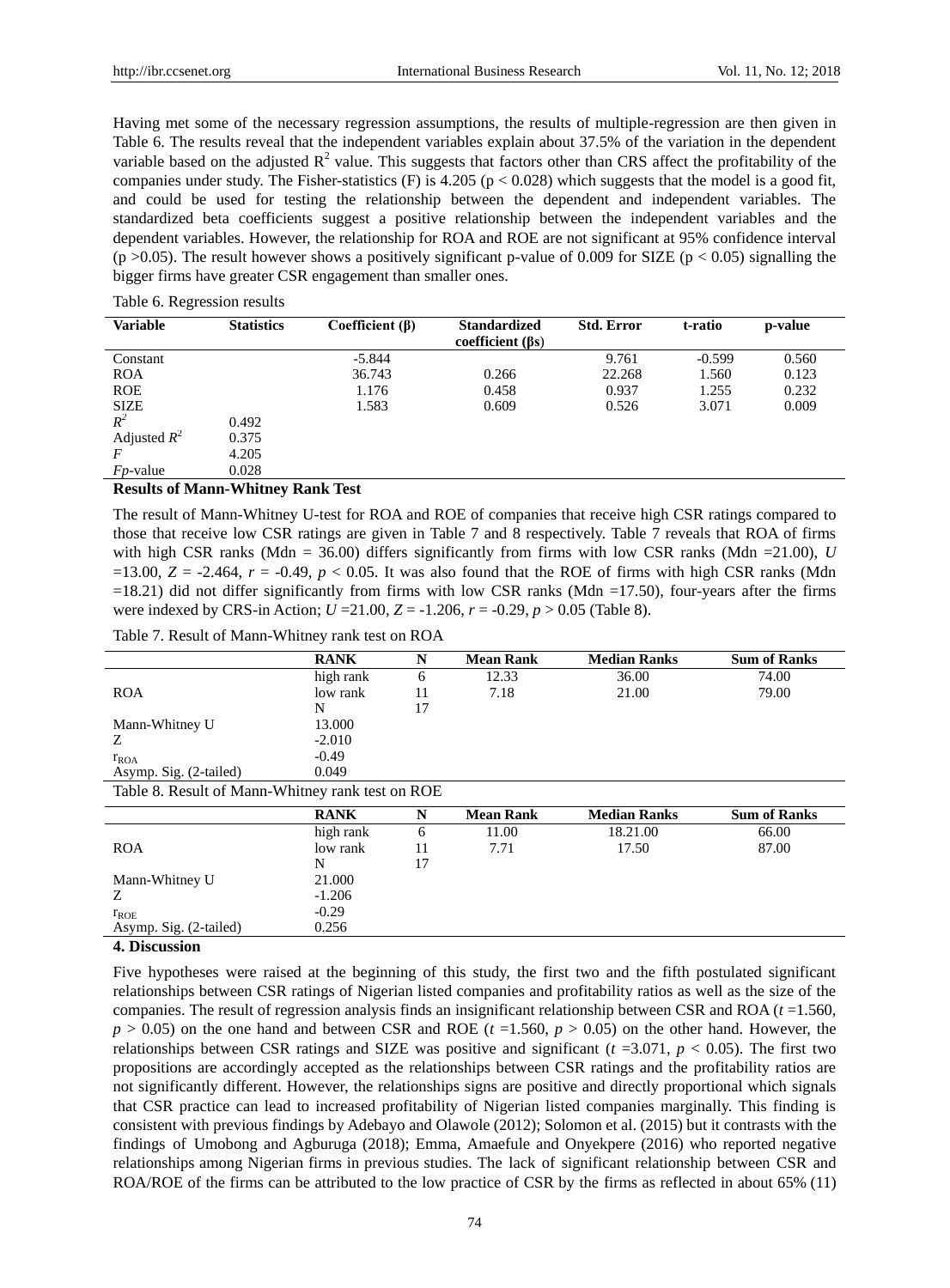of the sample firm been on the lower end of the 3C-index. The practical implication of this finding is that there is the need to increase the practice of CSR and reporting among Nigerian listed companies through advocacy or enforcement compliance by the SEC or the NSC. The media too needs to take a leading role in publishing the CSR information of the firms periodically so as to bring them to intense media expose. The firms also should be mandated to set-up CSR committees or have a CSR practitioner among the dominant coalition, as this can likely expedite CSR practice and reporting.

The third and fourth hypotheses assumed that the ROA and ROE of listed firms on the NSE that received high 3C-Index ratings does not differ significantly from those that received low 3C-Index ratings. The result of Mann-Whitney rank test for ROA and ROE of companies that receive high CSR rankings compared to those that receive low CSR rankings is given in Table 6 and 7 respectively. In respect of ROA, Table 6 reveals that the ROA of firms with high CSR ranks (Mdn = 36.00) was significantly different from firms with low CSR ranks (Mdn =17.18),  $U = 13.00$ ,  $Z = -2.010$ ,  $r = -0.49$ ,  $p < 0.05$ . The effect size of ROA (r<sub>ROA</sub>) between the companies that receive high CSR rankings as compared to those that receive low CSR rankings is approximately 0.5 and represent a large effect size. It implies that the difference in the value of ROE firms with high CSR rating is significantly larger than for firms with low CSR rating. The practical implication of this finding is that the non-parametric test is signalling that CSR practice, after all, illustrate profitability. It was also found that the ROE of firms with high CSR ranks (Mdn =18.21) did not differ significantly from firms with low CSR ranks (Mdn =17.50), four-years after the firms were indexed by CRS-in Action ( $U = 21.00$ ,  $Z = -1.206$ ,  $r = -0.29$ ,  $p >$ 0.05). The r<sub>ROE</sub> for ROE of top-ranked and low-ranked companies listed on the NSE is medium.

This study invested the relationship between CSR rating and the financial performance of companies listed on the NSE. The intention is to explore an alternative measure for CSR expenditure by using the rankings contained in the first ever country ranking of Corporate Citizen Index (3C-index) of 2013. This study found a positive but insignificant relationship between CSR and firm performance (ROA and ROE) among companies listed on the NSE using OLS regression. However, the result also revealed that large companies were significantly more inclined to CSR practice on the NSE. Another important finding was that the non-parametric Mann-Whitney test showed that proxied by ROA. It is also clear that the CRS rank grading of companies listed on the NSE did not significantly relate to profitability ratios in the short run. This has created avenues for further research into the intermediate and long-run effect of CSR ranking and firm profitability.

#### **References**

- Adeboye, O. R., & Olawale, S. R., (2012). Corporate Social Responsibility and Business Ethics: Effective Tools for Business Performance in Nigeria Banks. *Interdisciplinary Journal of Contemporary Research Business*, *4*(5), 274-279.
- Adreaus, M., Costa, E., Pesci, C., & Taufer, E., (2011). The Interaction between Industrial Specific Standards and Corporate Social Responsibility Empirical Evidence from cooperative Banks in Italy. 36 *EAA Annual Congress*, 1-49.
- Aguinis, H., & Glavas, A., (2012). What We Know and Don"t Know About Corporate Social Responsibility: A Review and Research Agenda. *Journal of Management, 38*(4), 932-968. https://doi.org/10.1177/0149206311436079
- Akpinar, A., Jiang, Y., Gomez, L. R., Berron, P., &Walls, J. L. (2008) *Strategic use of CSR as a signal for good management*. IE Business School Working Papers.
- Aly, D. S., & Hussainey, K., (2010). Determinant of Corporate internet reporting: evidence from Egypt .*Managerial Auditing Journal*. https://doi.org/10.1108/02686901011008972
- Amaeshi, K. M., Adi, B. C., Ogbeche, C., & Amao, O. O. (2006). Corporate Social Responsibility in Nigeria; Western Minority or Indigenous Influences? *Journal of Corporate Citizenship, 24*(3), 83-99. https://doi.org/10.9774/GLEAF.4700.2006.wi.00009
- Aupperle, K. E., Carroll, A. B., & Hatfield, J. D. (1985). An Empirical Examination of the Relationship between Corporate Social Responsibility and Profitability. *Academy of Management Journal*, *28*(2), 446-463.
- Baird, P. L., Geylani, P. C., & Roberts, J. A. (2012). Corporate social and financial performance re-examined: Industry effects in a linear mixed model analysis. *Journal of Business Ethics, 109*, 367-388. https://doi.org/10.1007/s10551-011-1135-z
- Blomgren, A. (2011). Is the CSR Crazy Good for Society? The Welfare Economic Approach to Corporate Social Responsibility. *Review of Social Economics*, *69*(4), 495-515.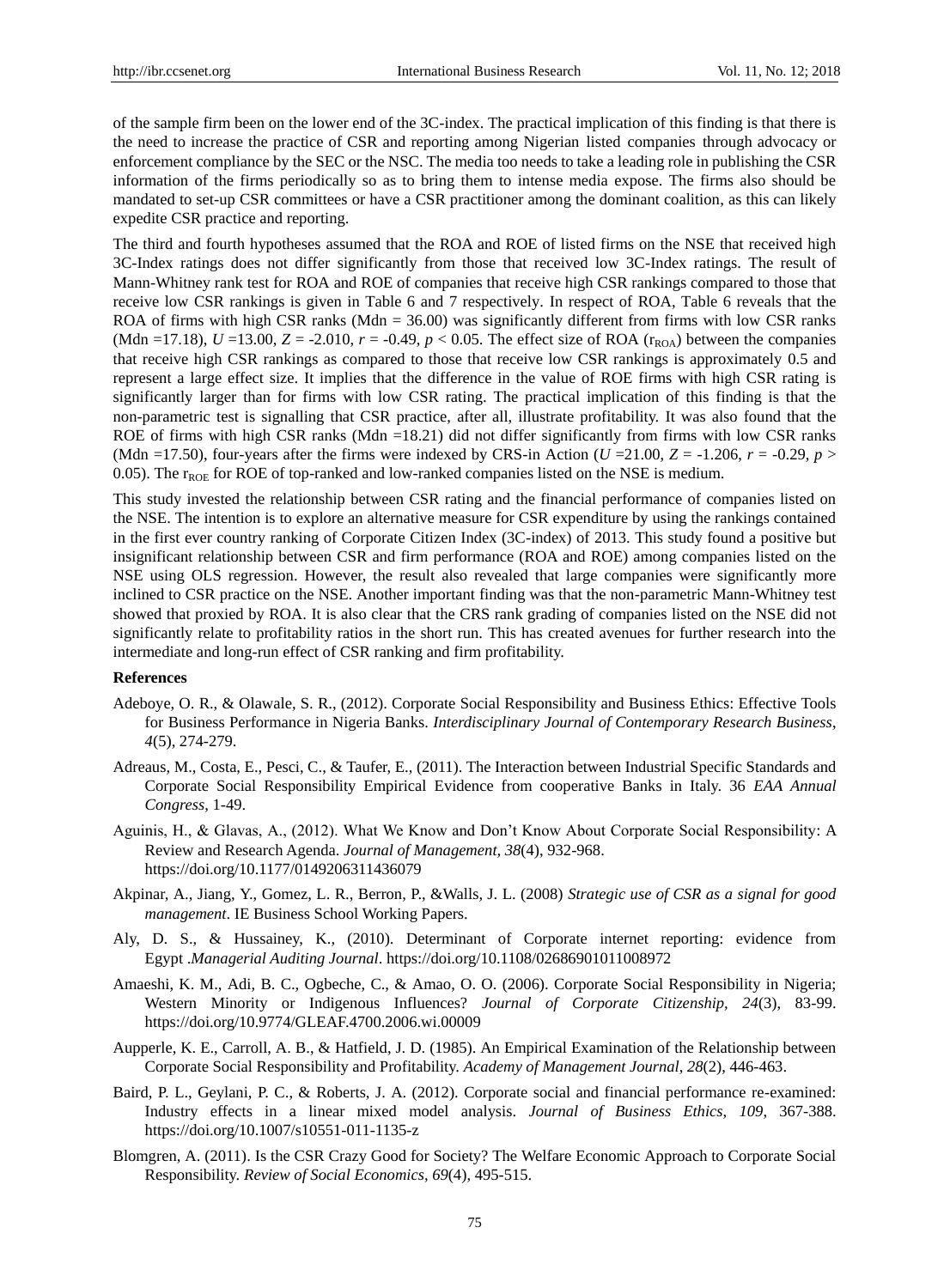https://doi.org/10.1080/00346764.2011.592329

- Bornmann, L. (2013). How to analyse percentile impact data meaningfully in bibliometrics: The statistical analysis of distributions, percentile rank classes and top-cited papers. *Journal of the American Society of Information Science and Technology*, *64*(3). https://doi.org/10.1002/asi.22792
- Branco, M. C., & Rodrigues, L. L. (2008). Factor Influencing Social Responsibility Disclosure by Portuguese Companies. *Journal of Business Ethics*, *83*(4), 685-701. https://doi.org/10.1007/s10551-007-9658-z
- Bratenius, A. L. H., & Melin E. J., (2015). The impact of CSR on financial performance: An event study of abnormal stock returns of Swedish companies as a reaction to the release of the Folksam Index of Corporate Social Responsibility. [www.studenttheses.cbs.dk](http://www.studenttheses.cbs.dk/)
- Burnett, R., & Hansen, D. (2008). Ecoefficiency: Defining a role for environmental cost management. *Accounting, Organization and Society, 33*, 551-581. https://doi.org/10.1016/j.aos.2007.06.002
- Carroll, A. B., & Shabana, K. S., (2010). The Business Case of Corporate Social Responsibility. *International Journal of Business Review*, *12*(1).
- Carroll, A. B. (2012). Corporate Social Responsibility and Related Terms in Sage publications, *Sage brief guide to Corporate Social Responsibility.* London: Sage publication Inc. 1-10.
- Chih, H. L., Chih, H. H., & Chen T. Y. (2010). On the determinants of Corporate Social Responsibility: International evidence on the financial industry. *Journal of Business Ethics*, *93*(1), 115-135. https://doi.org/10.1007/s10551-009-0186-x
- Dahlsrud, A. (2008). How Corporate Social Responsibility is Defined: an Analysis of 37 Definitions‖. *Corporate Social Responsibility and Environmental Management, 15*(1), 1-13. https://doi.org/10.1002/csr.132
- Dhaliwal, D. S., Radhakrishnan, S., Tsang, A., & Yang, Y. G. (2012). Nonfinancial disclosure and analyst forecast accuracy. *International Evidence on Corporate Social Responsibility Disclosure, The Accounting Review, 87*, 723-759. https://doi.org/10.2308/accr-10218
- Eccles, R. G., Ioannou I., & Serafeim, G., (2014). The Impact of Corporate Sustainability on Organisational Processes and Performance. *Management Science*, *60*(11), 2835-2857. https://doi.org/10.1287/mnsc.2014.1984
- Emma, U., Okoye, E. I., Amaefule L., & Onyekpere U., (2016). The Implication of Corporate Social Responsibility Practice on Manufacturing Firms" Performance in Nigeria. *Conference paper*.
- Freeman, R. E., Jeffrey, S., Harrison, A. C., Wicks Bidhan, P., & Simone, de Colle (1984). *Stakeholder Theory.*  Cambridge University Press, The Edinburgh Building, Cambridge CB2 8RU, UK.
- Friedman, M. (1970). The social responsibility of business is to increase its profits. *New York Times, September 13,* 33.
- Galant, A., & Cadez, S. (2017). Corporate social responsibility and financial performance relationship: a review of measurement approaches, *Economic Research- Ekonomska Istraživanja*, *30*(1), 676-693.
- Garvare, R., & Johansson, P. (2010). "Management for Sustainability A Stakeholder Theory". *Total Quality Management, 21*(7), 37-744.
- Glick W. H., Washburn, N. T., & Miller, C. C. (2012). The Myth of Firm Performance. *Organization Science, 24*(3), 948-964.
- GRI **(**2013). G4 Sustainability Reporting Guidelines. [www.globalreporting.](http://www.globalreporting/)org/resourcelibrary/GRIG4-Part1-Reporting-Principles-and-Standard-Disclosures.pdf
- Haitain, L. (2015). The legislation of corporate social responsibility: Hong Kong experience on ESG reporting. *Asian Pacific Law Review, 24*(2), 123-148.
- Modum, U., Ugwoke, R. O., & Onyeanu, E. O. (2012). Content Analysis of the Effect of CEO Duality on the Corporate Performance of Quoted Companies on the Nigerian Stock Exchange 2006-2012. *European Journal of Business and Social Sciences*, *2*(6), 61-77.
- Nega, F. T. (2017). The Relationship between Financial Performance, Firm Size, Leverage and Corporate Social Responsibility. Published Ph.D. Thesis.Walden Dissertations and Doctoral Studies Collection. <http://scholarworks.waldenu.edu/dissertations>
- NSE. (2016). Nigeria Stock Exchange Sustainability Report 2016.